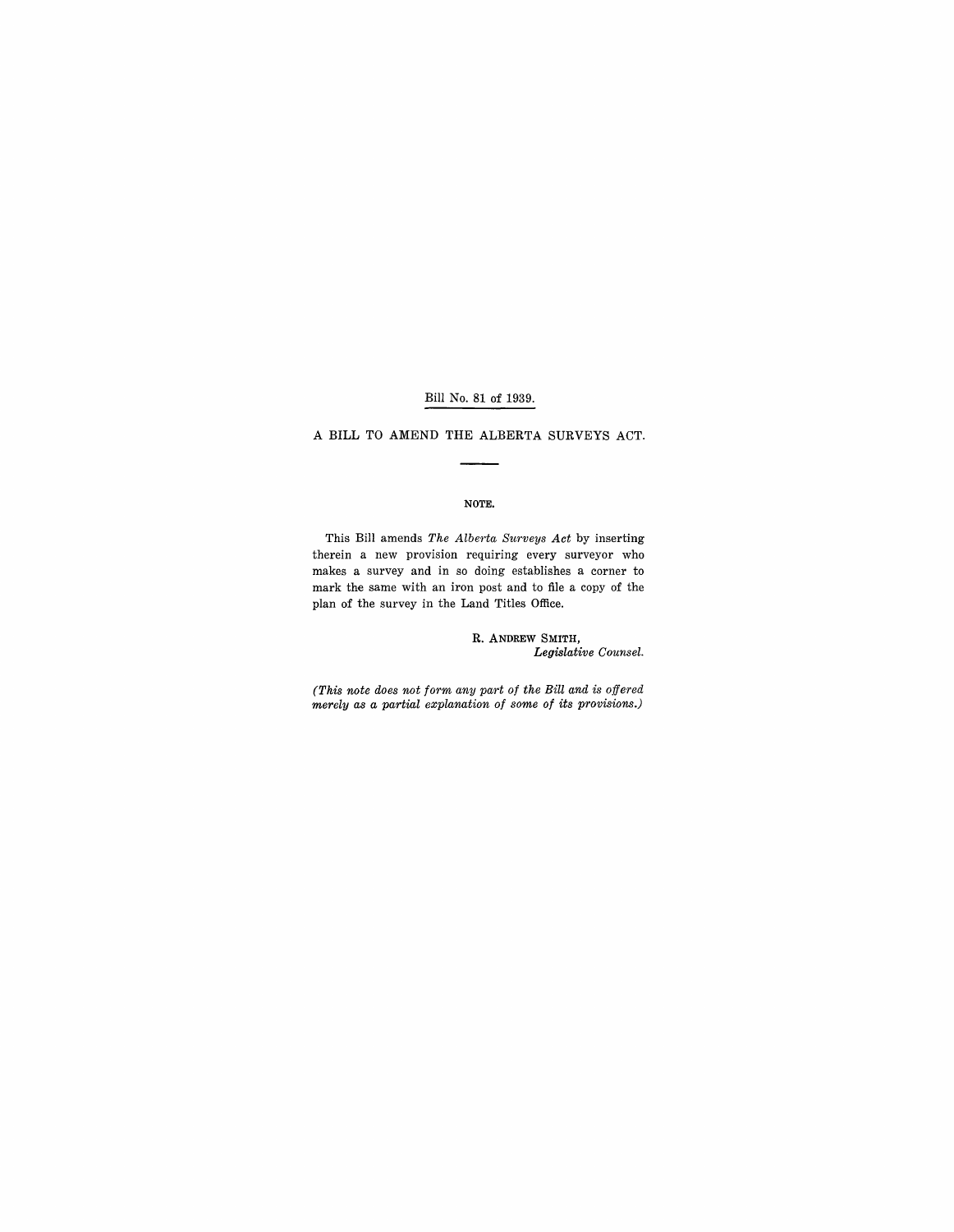## **BILL**

#### No. 81 of 1939.

An Act to Amend The Alberta Surveys Act.

#### *(Assented to* , 1939.)

**HIS** MAJESTY, by and with the advice and consent of the Legislative Assembly of the Province of Alberta, enacts as follows:

**1.** This Act may be cited as *"The Alberta Surveys Act Amendment Act, 1939."* 

2. The Alberta Surveys Act, being chapter 47 of the Statutes of Alberta, 1931, is hereby amended by inserting therein immediately after section 77 the following new section:

**"77** *a.* Every surveyor who makes a survey and in so doing establishes the corner of any section, quarter section or legal subdivision shall mark every corner established by him with an iron post, and shall within thirty days after<br>the completion of the plan of any survey so made by him<br>prepare a copy thereof, and certify that such copy is a true<br>copy of the plan of survey of which it purports

**3.** This Act shall come into force on the day upon which it is assented to.